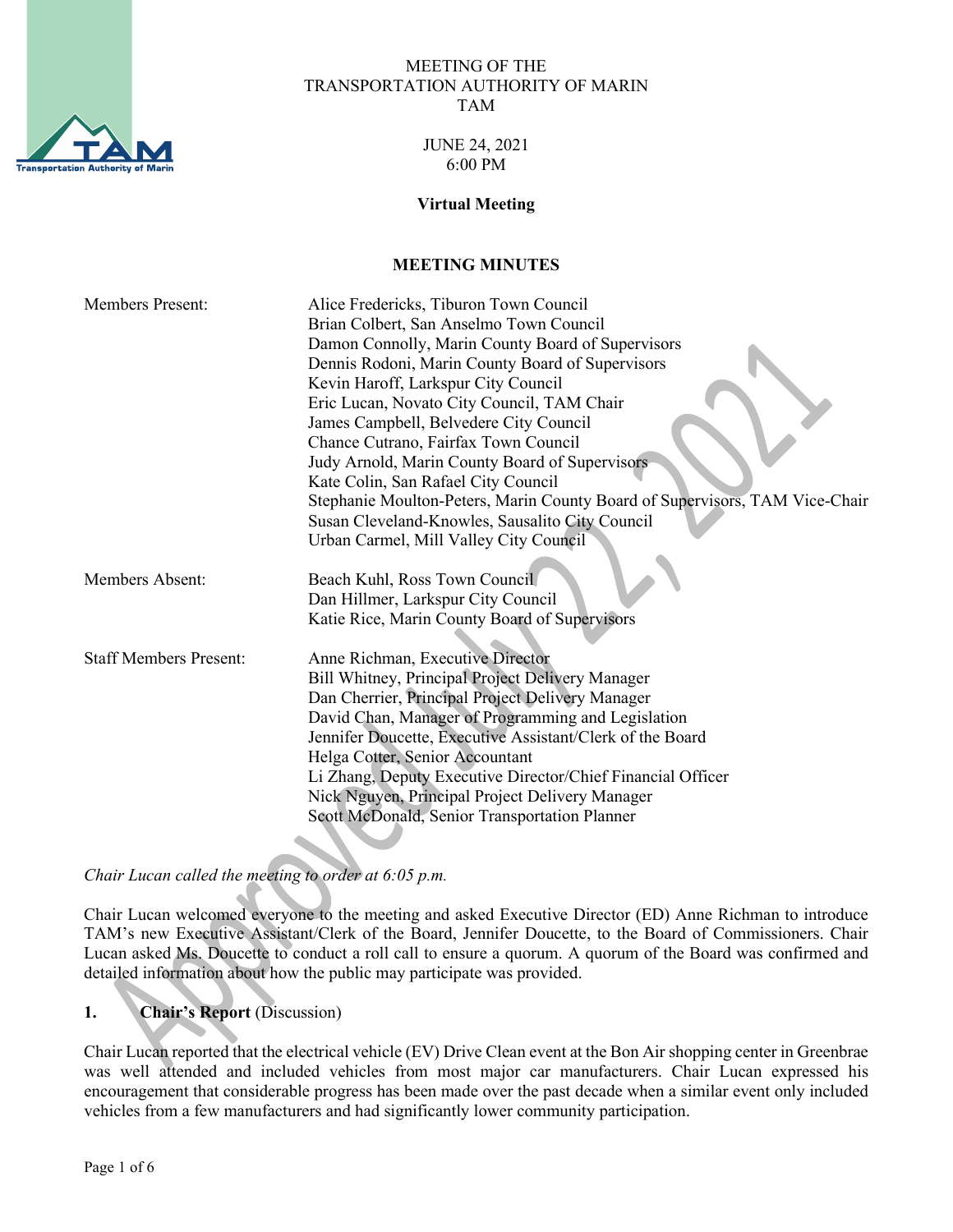### **2. Commissioner Matters Not on the Agenda** (Discussion)

None.

#### **3. Commissioner Reports** (Discussion)

a. MTC Report – Commissioner Connolly

Commissioner Connolly reported that the Metropolitan Transportation Commission (MTC) approved its budget, as well as the budget for the Bay Area Toll Authority (BATA), and other MTC-related organizations. Commissioner Connolly shared some toll bridge traffic updates by BATA, including an increase in traffic levels and the expectation that toll bridge traffic will be restored to FY2018-19, pre pandemic level, by FY2024-25; traffic on the 6 stateowned toll bridges has increased 28% in FY2020-21, and has stabilized at 80% of the FY2018-19 level; and that recovery has not been equal across individual bridges with less traffic on the southern bridges, to date.

Commissioner Connolly reported that MTC allocated \$83 million to various projects through the Safe & Seamless Mobility Quick-Strike Program, which is a one-time competitive grant using federal funds. Marin secured funding for 3 projects: TAM - \$141K for planning and programming; Marin Transit - \$1.2 million for bus stop improvements; and the Sonoma Marin Area Rail Transit (SMART) - \$1.86 million for the multi-use pathway project between McGinnis Parkway and Smith Ranch Road in San Rafael.

Commissioner Connolly updated the Board on the Federal Transportation Act, which now is known as the INVEST in America Act. MTC is working closely with Congressman Huffman on several local and regional projects, including a San Rafael canal crossing. Lastly, Commissioner Connolly reported that a report from the BATA Recovery Ad-Hoc Working Group was issued and approved by MTC. The report focuses on issues such as the state of bridges, long and short-term projects, equity, strengthening the relationship between Caltrans and MTC, and FORWARD programs.

b. Marin Transit Report – Commissioner Colin

Commissioner Colin reported that effective June 15, 2021, Marin Transit and Golden Gate Transit increased the number of passengers allowed to 100% of seating capacity. Commissioner Colin updated the Board on the installation of the electric bus charging stations at the bus parking facility in Novato. The four new charging stations, funded through Measure AA and the State Low Carbon Transit Operation Program, are scheduled to be installed by late September 2021, before the arrival of the new battery-electric buses in October 2021.

c. SMART Report – Commissioner Lucan

Commissioner Lucan reported that \$13.6 million has been secured to replace an aging bridge over the Russian River that will be necessary for a future SMART line to Healdsburg. Commissioner Lucan also reported that SMART welcomed its 2 millionth passenger since the start of passenger rail service.

### **4. Executive Director's Report** (Discussion)

ED Richman announced the production and distribution of limited hard copies of the FY2019-20 COC/2020 TAM Annual Report and that copies have been sent to all Board members.

ED Richman updated the Board on protocols for public meetings, as mandated by Governor Newsom, to extend through September  $30<sup>th</sup>$ . TAM is planning virtual meetings for July as new meeting logistics are developed for September and subsequent future meetings.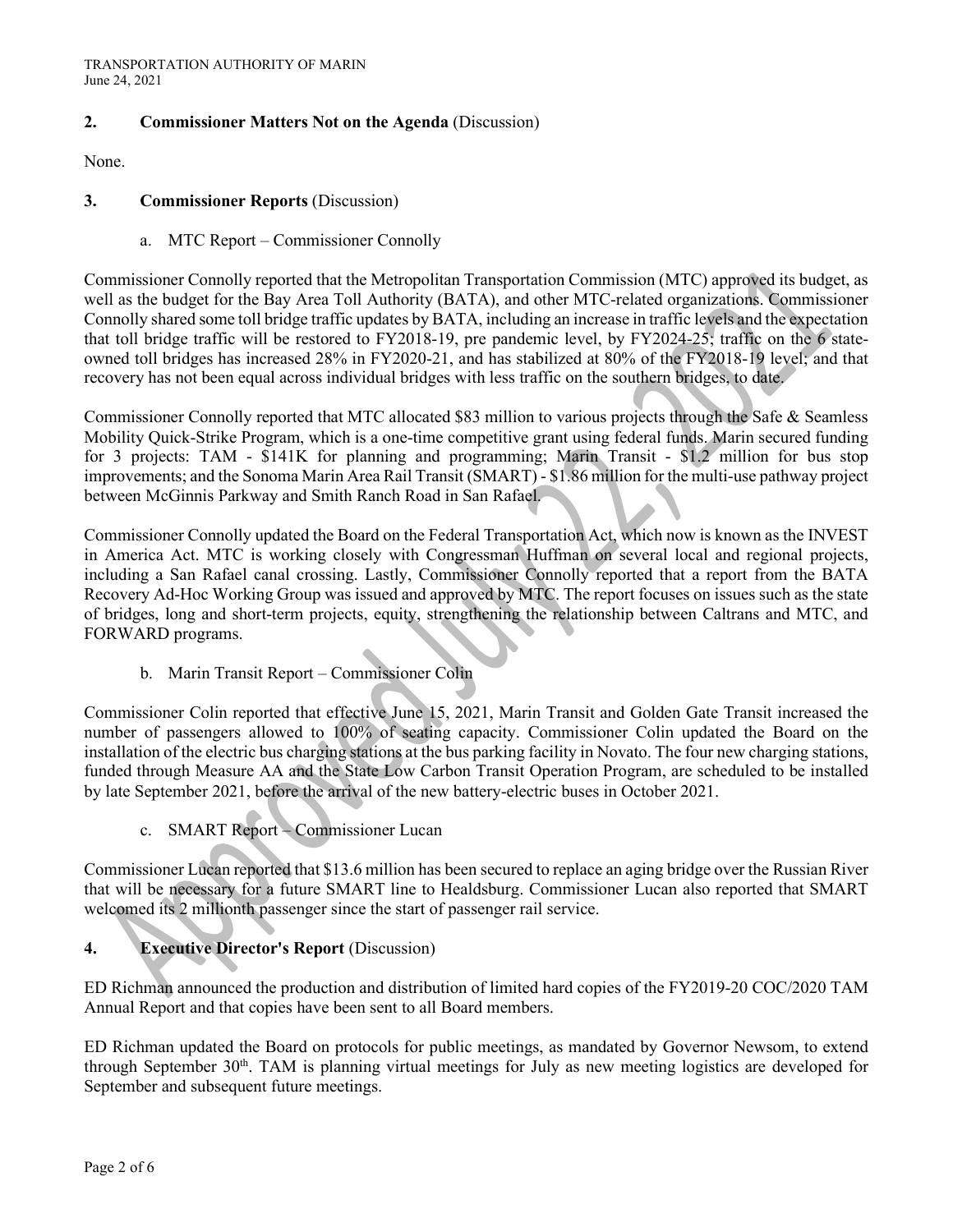ED Richman highlighted recent activities and transportation news including: the upcoming Bon Air Bridge closure, North-South Greenway construction progress, MTC Safe & Seamless Mobility Quick-Strike program, public comment period for Plan Bay Area 2050, Richmond-San Rafael Bridge Pathway and Connections survey, MTC recruitment for Policy Advisory Council, and the INVEST in America Act.

ED Richman called attention to this month's Caltrans report and noted that Caltrans is expecting to close the Central San Rafael off-ramp from northbound US 101 for a not-yet specified weekend in July.

In response to Commissioner Carmel's inquiry regarding future funding for Quick Strike Tier 1 projects that were not awarded MTC funds, ED Richman noted that TAM will continue to look for funding opportunities for those projects.

Commissioner Moulton-Peters reiterated the importance of funding the Blithedale project; and inquired about TAM's funding allocation for sea-level rise. ED Richman confirmed that there is a program within Measure AA for sea-level rise (approximately \$200,00 per year) and explained that this amount allows TAM to perform collaborative planning with other agencies like Caltrans and the County of Marin towards sea-level rise solutions. Staff expects to present more detailed information on the sea-level rise program to the Board in the Fall of 2021.

# **5. Open Time for Public Expression**

Chair Lucan asked if any members of the public wished to speak or had sent in an e-comment.

Doug Wilson from the Marin Conservation League (MCL) expressed the need to address sea-level rise and climate change. He inquired if greenhouse gas (GHG) emission is used as a criterion in the purchasing of vehicles by government agencies.

# **6. CONSENT CALENDAR** (Action)

- a. Approve TAM Board Meeting Minutes May 27, 2021
- b. Safe Routes to School Contract Extension
- c. Allocate Transportation Sales Tax Funds from Measure AA Category 2.1 for Local Infrastructure Projects

In reference to Item 6b, Commissioner Rodoni asked if the contract extension should trigger a request for proposal (RFP) process. ED Richman explained that the Safe Routes to School contract was procured with an RFP for a 3 year term with an option to extend for 2 additional years.

Commissioner Rodoni moved to approve the Consent Calendar and was seconded by Commissioner Arnold. Chair Lucan opened the item to public comment and hearing none, a roll call vote was conducted, and the motion passed unanimously.

# **7. State Legislative Update (Discussion)**

Chair Lucan welcomed Gus Khouri, TAM's Legislative Advocate with Khouri Consulting, who presented the State Legislative Update.

Mr. Khouri reported on the State budget including the passage of Assembly Bill (AB) 128, education, Medi-Cal reimbursement rates, and high-speed rail. Mr. Khouri reported that Governor Newsom is making \$3 billion available to the Transits and Intercity Rail Capital Program, for which Marin Transit, Golden Gate Transit, and SMART could qualify.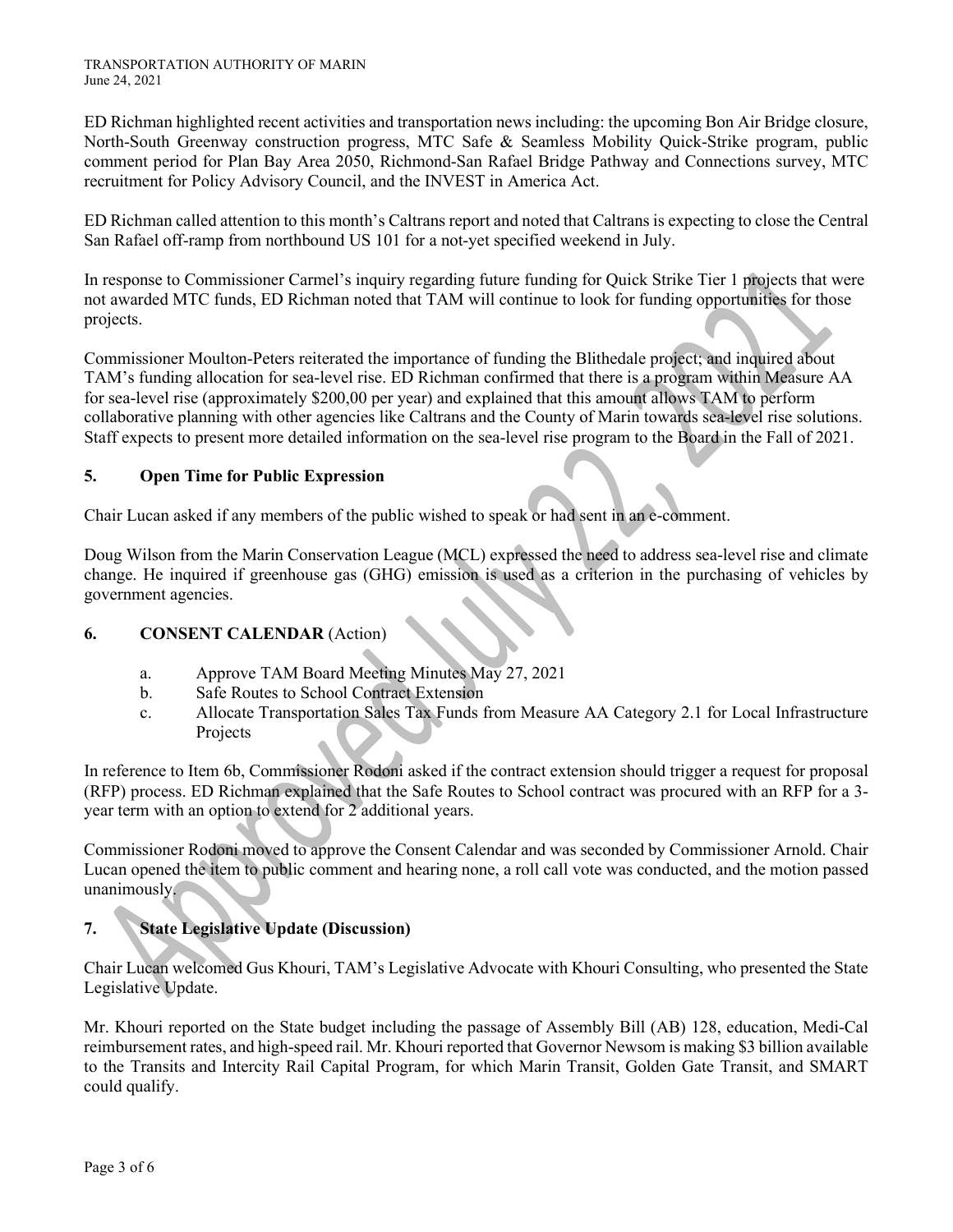Mr. Khouri highlighted both the Central Marin Regional Pathways Gap Closure Project (\$1.3 million), and the San Rafael Canal Crossing (\$1.5 million) as projects that would likely qualify for state funds if the additional \$900 million in Active Transportation Program were to materialize.

Commissioner Cleveland-Knowles asked Mr. Khouri to clarify whether TAM's questions and comments on the draft Climate Action Plan for Transportation Infrastructure (CAPTI) were addressed by the State in the updated CAPTI document. Mr. Khouri deferred to ED Richman who explained that TAM will continue to work with the state agencies to clarify the CAPTI policy.

Chair Lucan opened this item to public comment. Seeing no others wishing to speak, Chair Lucan closed the item to public comment.

## **8. 2021 Transportation Sales Tax Strategic Plan** (Action)

ED Richman advised the Board of a revised presentation that included public comments received on the Strategic Plan and staff's responses, which was sent to the Board and posted on the TAM website prior to the meeting.

Manager of Programming and Legislation David Chan presented the 2021 Transportation Sales Tax Strategic Plan with a recommendation to adopt the 2021 Strategic Plan, with the few revisions noted in response to the comments from the Citizens Oversight Committee (COC) and Marin Conservation League (MCL), on the condition that any additional comments received by the end of the 30-day public comment period on June 26, 2021, do not substantially alter the 2021 Strategic Plan.

Chair Lucan asked if any members of the public wished to speak or had sent in an e-comment.

COC Member Veda Florez from Novato commented that she would like more clarification on the formula used to measure equity success. In addition, Ms. Florez asked the Board to consider renaming the COC to the Community Oversight Committee, instead of Citizens' Oversight Committee.

COC Member & MCL representative Kate Powers commented that reduction of GHG emissions should receive more emphasis within the Strategic Plan. Ms. Powers asked how TAM defines and measures the sustainability of our transportation systems and how a sustainable transportation system can be achieved in relation to GHG emissions.

Organizing for Action (OFA) Marin representative Belle Cole expressed her support of the MCL public comment letter sent to the Board.

Chair Lucan asked if there were any other public comments and hearing none, he closed the item to public comment and asked ED Richman if she would like to respond to the public comments.

ED Richman clarified that TAM staff recommends incorporating language from the Measure AA Expenditure Plan (EP) goals in reference to the reduction of GHG into the Strategic Plan.

Chair Lucan opened the discussion to the Board members.

Commissioner Carmel commented that the Strategic Plan should include a "green" focus for a 21<sup>st</sup> century transportation system. He also commented on the potential conflict between reducing GHG and the increase in vehicular traffic as a result of increased housing.

Commissioner Cleveland-Knowles asked TAM staff for clarification of Guiding Principle (e) (Promote High Environmental and Conservation Awareness) of the Strategic Plan, and if it was possible to incorporate the reduction of GHG into that principle. In addition, she noted that the language used to describe Guiding Principle (e) may be outdated.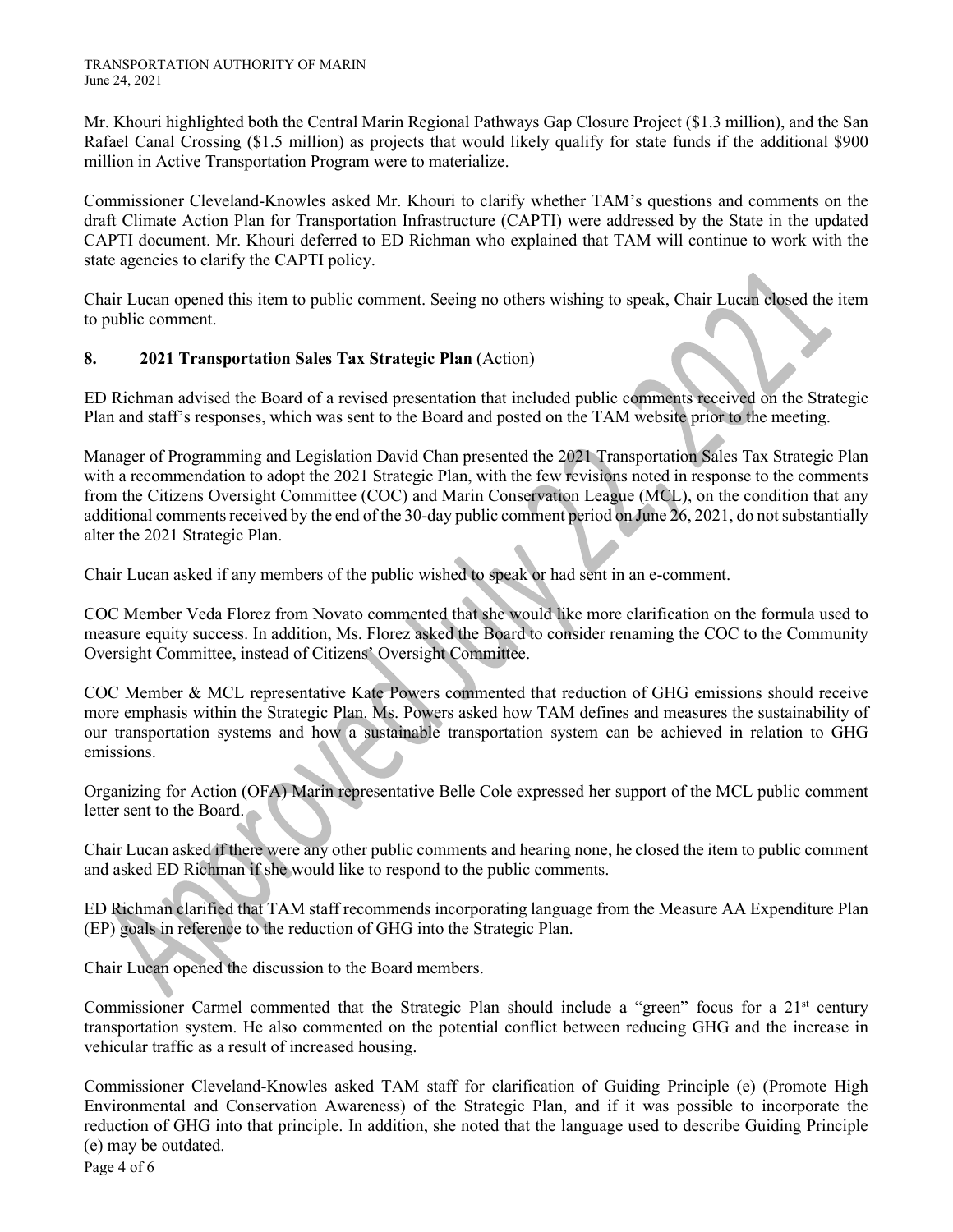In response to Commissioner Cleveland-Knowles, ED Richman explained that the definition of "environmental and conservation awareness" has changed over time, however, with the Board's direction, GHG language could be incorporated into Guiding Principle (e). ED Richman further noted that the development of the Guiding Principles should not conflict with the voter-approved Expenditure Plan.

In response to Commissioner Carmel's inquiry regarding meeting Plan Bay Area 2050 requirements, ED Richman explained that MTC will be implementing many projects and programs throughout the Bay Area that meet the Plan's requirements.

Commissioner Colbert thanked Commissioner Carmel for his comments and encouraged TAM staff to share these comments about the future of transportation.

Commissioner Moulton-Peters asked for clarification of where TAM staff recommends inserting GHG language into the Strategic Plan. She further commented that she did not believe GHG reduction would conflict with highway transportation projects and would like to see reference to GHG as explicit as possible.

ED Richman explained that the GHG language would be added to the Executive Summary of the Strategic Plan as an overall goal of the 2018 Measure AA Expenditure Plan.

Commissioner Moulton-Peters agreed with Commissioner Cleveland-Knowles that language used to describe Guiding Principle(e) is outdated and should be updated to incorporate specific GHG language.

Chair Lucan asked if there were any additional questions or comments, and hearing none, he asked TAM staff if the feedback and proposed changes could be incorporated into the Strategic Plan.

Mr. Chan responded in the affirmative, and ED Richman confirmed changing the first sentence of Guiding Principle (e) to read, "TAM will remain committed to working with program and project sponsors in a cooperative manner to deliver the Measure AA program with attention to environmental and conservation awareness and reducing greenhouse gas emissions".

In response to Commissioner Cleveland-Knowles' inquiry regarding the incorporation of the new goal language into the Strategic Plan, ED Richman stated that TAM staff will create a new section within the Executive Summary that restates the 2018 Expenditure Plan goal.

Chair Lucan confirmed that a subsequent vote to approve a revised 2021 Strategic Plan may occur should substantive comments be received before the end of the 30-day public comment period on June 26, 2021.

Commissioner Moulton-Peters made a motion to adopt the 2021 Strategic Plan with the proposed revisions recommended by TAM staff and was seconded by Alternate Haroff. A roll call vote was conducted, and the motion passed unanimously.

# **9. Adoption of the Proposed TAM FY2021-22 Annual Budget** (Action)

ED Richman explained that the presentation will be co-presented by herself and Ms. Li Zhang, Deputy Executive Director/Chief Financial Officer.

Ms. Zhang recommended that the TAM Board review and adopt the Proposed TAM FY2021-22 Annual Budget, including the proposed work plan for FY2021-22 and the salary schedule effective as of July 1, 2021, pending the completion of the 30-day budget comment period.

Ms. Zhang reviewed the budget development timeline and process, an update on budget activities since the May board review, components of the annual budget, and the proposed revenues and expenditures for FY2021-22.